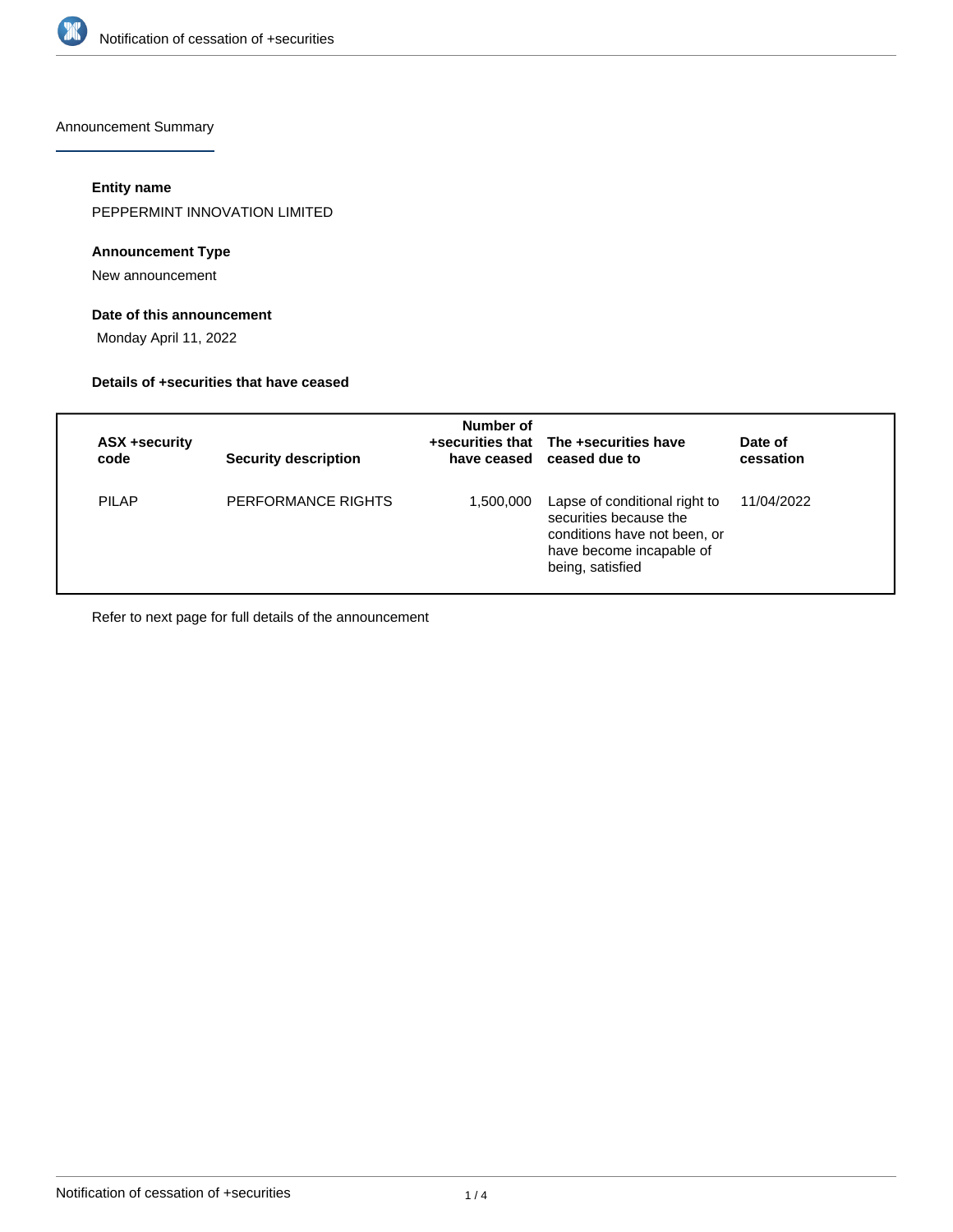

Part 1 - Announcement Details

## **1.1 Name of +Entity**

PEPPERMINT INNOVATION LIMITED

We (the entity named above) provide the following information about our issued capital.

**1.2 Registered Number Type**

ACN

**Registration Number** 125931964

# **1.3 ASX issuer code**

PIL

## **1.4 The announcement is**

New announcement

## **1.5 Date of this announcement**

11/4/2022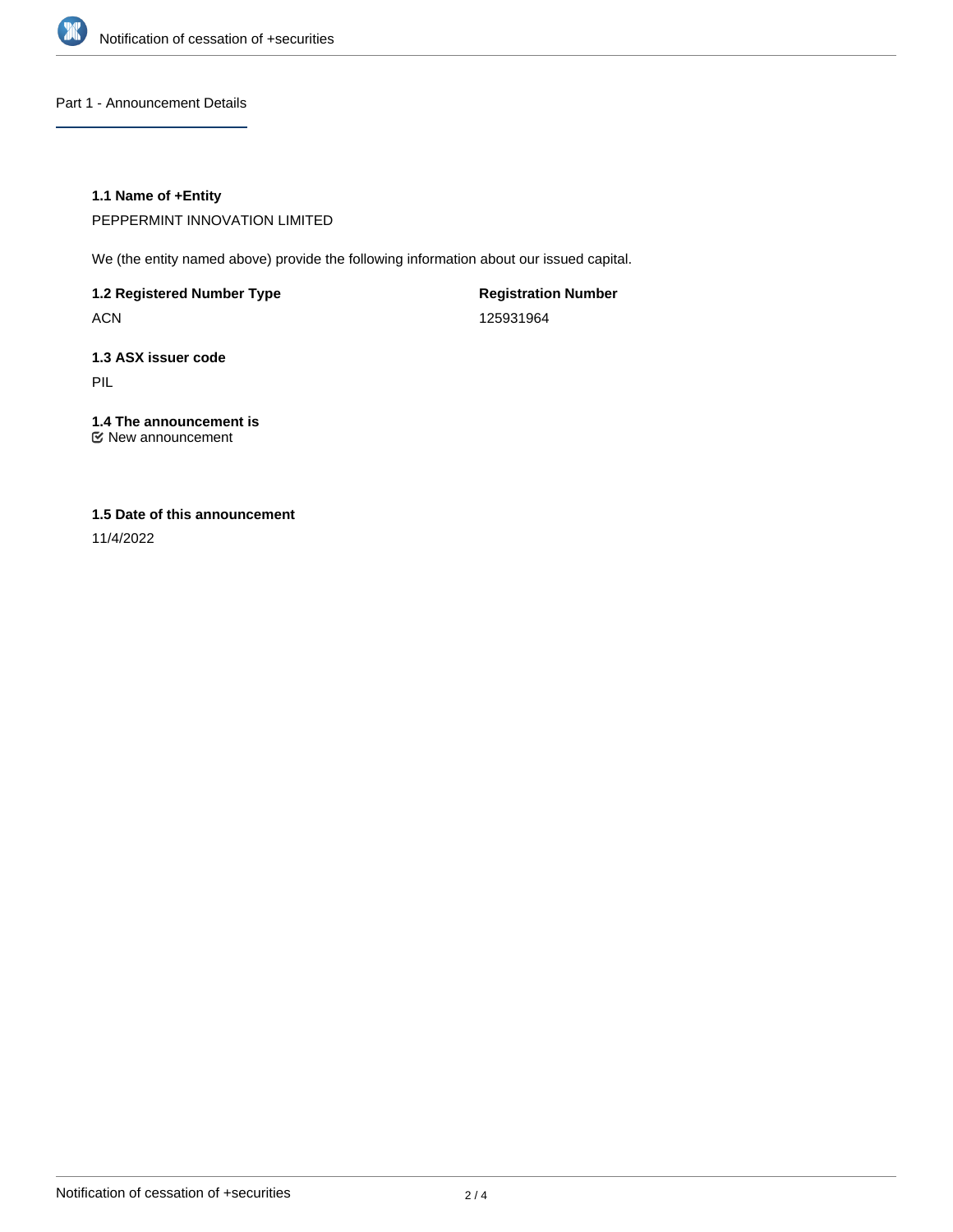

#### Part 2 - Details of +equity securities or +debt securities that have ceased

## **ASX +Security Code and Description**

PILAP : PERFORMANCE RIGHTS

## **Unquoted +equity securities that have ceased**

#### **Number of securities that have ceased**

1,500,000

#### **Reason for cessation**

Lapse of conditional right to securities because the conditions have not been, or have become incapable of being, satisfied

| Date of cessation |
|-------------------|
|-------------------|

**Is the entity paying any consideration for the cessation?** No

11/4/2022

**Any other information the entity wishes to notify to ASX about the cessation?**